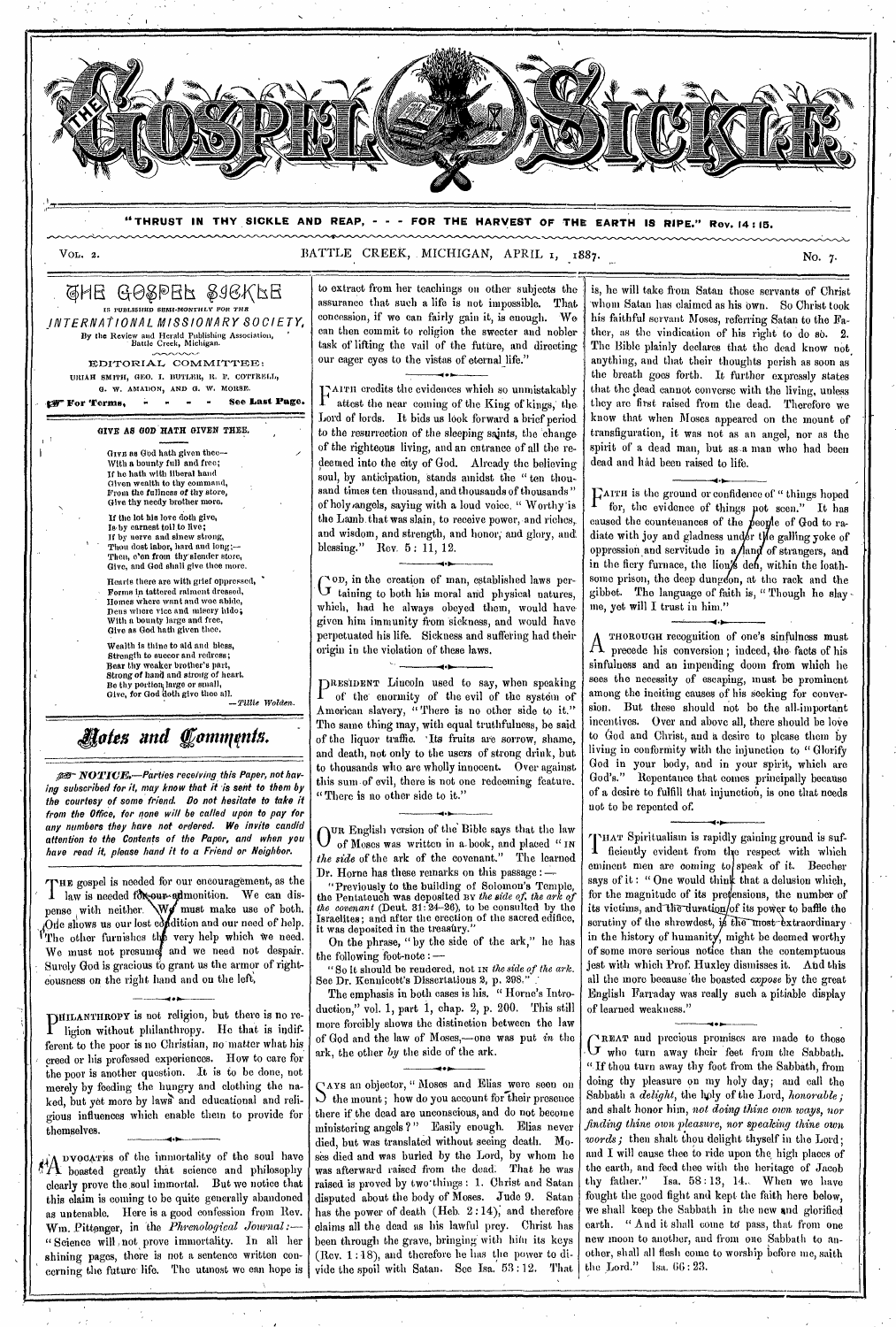**Doctrinal Articles.** 

 $\ddot{\bullet}$ "Speak thou the things which become sound doctrine," Titus.2 :1.

THE JUDGMENT OF THE GREAT DAY.--18. BY U. SMITH.

**WHAT** a historical study will be the work of the thousand years I Then every plan, purpose, and act of rebellion against God, from the beginning of the defection in heaven by the apostasy of Satan, to the last acts of wicked men at the close of time, will come under review; and the record will contain no imperfections through the lack of data, forgetfulness, or misjudgment on the part of the historians ; but all the records will be full to the minutest act, and absolutely true, just as each scene transpired ; and everything will appear in its true light.

The work of examining the records contained in the books of God's remembrance, will solve to the minds of the saints many providences which have seemed to them dark and mysterious. For God will then lay open the hidden springs of human conduct, and bring to light the hidden things of darkness, and make manifest the counsels of the heart. 1 Cor. 4 : 5. Then will such scriptures as Matt. 12 : 41 and Luke 11 : 31, 32, have their application. For the course of those who have diligently used the comparatively small measure.offight which has been granted them, will come up to condemn those who have been favored with greater light and rejected it. And so, likewise, the course of those who have been cut off in their sins, but who would have repented had as great light been given them as was granted to those who lived at a later time, will come up in this examination to condemn most fearfully those who have had the example 'of their fate, and had seen greater light than they, and yet have not repented. Matt.  $11:\bar{2}1,$ 23 ; Luke 10 : 13. But notwithstanding wicked men have been cut off by God's judgments, as an example to those that after should live ungodly, they will come up in the Judgment just the same, for the complete punishment of their own sins. But their cases will be- more tolerable in the Judgment than that of those who have had the example of their punishment befbre their eyes, and have had far greater light than they were favored with, and.yet refused to repent. Matt. 10 : 15'; 11 : 22, 24; Luke 10 : 12, Thus even the mitigating circumstances are taken into the account of the Judgment of the wicked as certainly as are those of an aggravating character. Thus,will God show himself to be in the highest sense just'and righteous.

The thousand years at length expire, the examination of the records of the actions, of all evil-doors is completed, and sentence written according to their It now remains that the sentence be executed. To accomplish this, it- appears that just before the thousand years expire, the holy city with its immortal inhabitants descends to our earth, and rests upon a place prepared for it. See Zech.  $14:4, 5$ ; Rev. 21 : 2. And when the thousand years reach their full termination, the wicked dead hear the voice of the Son of God, and come forth from their graves. John  $5: 28, 29$ . It is then that the "unjust" have their " resurrection." Acts 24 : 15. Then the " rest of the dead " live " again." Rev. 20 : 5. They come forth from the depths of the ocean, and from the caverns of the earth ; for the sea gives up the dead which are in it, and *hades* gives them up also; and they come forth alive, for *death* itself gives them up. Rev. 29 : 13.

This resurrection of the unnumbered hosts of the wicked, removes from Satan the restrictions under which he has labored during the thousand years, while the wicked have all been in their graves, and the righteous all in heaven, so that he has had no one to<br>practice his deceptions upon. The coming forth of practice his deceptions upon. the wicked to be again for a "little season" under<br>his influence, constitutes the "loosing" of Satan; influence, constitutes the "loosing" of Satan; for he now has opportunity to work again among his deceived followers. And he commences just where he left off when he was bound and cast into the bottomless pit—that is, was confined to this desolated earth—at the beginning of the thousand years. He had then gathered the nations to the battle of the great day; but in the midst of the commotion he was suddenly taken, and his followers were destroyed. *This was* indeed the beginning of the end with them; but the great battle could not then go on to the complete destruction of Satan and all his children ; for the measure of their punishment had not then been determined. Hence the destruction is confined aimply to the living wicked, and consists in depriving them only of this present life. A lake of fire sufficient for the purpose is made the instrument of this destruction, foreshadowing what will follow at the end of the thousand years. But right at this point the battle is suspended, and the work of the lake of fire is arrested, that the depth\_ of guilt and the conse quent measure of punishment belonging to every guilty being may be determined before his final destruction; and for this purpose the thousand years' Judgment by Christ and the saints is now thrown

in' At the end of the thousand years, the wicked, having been " many days " in the " prison "—the grave, —are now- " visited," that is, are brought forth to their destruction. Isa.  $24:21, 22$ ; Eze.  $38:8, 9$ . This making alive again of the wicked is embraced in the statement made by the apostle Paul, that "as in Adam all die, even so in Christ shall all be made alive." 1 Cor. 15 : 22. It was a necessary part of the great plan of salvation, which Christ, in engaging to carry out, pledged himself to perform, that. all men should be made alive again from the Adamic death, that they might give account of themselves to God, and then pass to a destiny determined, not by Adam's sin,' but by their own actions.

Satan, perhaps causing them to believe that he is the one who has given them their new life, true to his nature, begins to deceive them again. He incites them to come up around the " camp of the saints," (the city of God, the New Jerusalem which has then come down from heaven,) for the purpose of its capture. Thus by the direct action of Satan, all the wicked, with himself at their head, stand in the presence of Christ, for the execution of the Judgment. Judgment.

Paul assures us that all men will stand before the Judgment seat of Christ, to receive for the deeds done in the body both good and evil ; and as the righteous stand in his presence immediately after they are made immortal, and receive according to their labor, it follows that those who stand before him to receive recompense for their evil deeds, must be the wicked who thus appear before him in the second resurrection.

And now for the first time all the members of the human family are congregated together in one vast<br>assembly. The wicked see the righteous within the The wicked see the righteous within the city, the kingdom of God, and realize that they themselves are thrust out (Luke 13 : 28); and when they come to comprehend in some degree the mercy which they have slighted, and the infinite sacrifice made for their salvation in the death of God's only Son, and remember their persistent continuance in sin till he could bear with them no longer, every knee Will bow in deepest abasement, acknowledging that God is just, and that their ruin was caused by themselves alone, while the throne of God is forever clear.

We may safely conclude that in this company will be many who have gone down to their graves self-deceiyed, who will come up in the second resurrection, really expecting to be saved, and all unaware that it is the resurrection of the unjust; and to this class doubtless our Lord's Words have reference : " Many will say to me in that day, Lord, Lord, have we not prophesied in thy name ? and in thy name have cast out devils? and in thy name done many wonderful works ? 'And then will I profess unto them, I never knew you : depart from me, ye that work iniquity." Matt. 7 :22, 23.

Both classes, the righteous and the wicked, now behold the final results of faithful obedience, and of persistent sin—the one crowned with everlasting life, the other ready to perish forever; and as they com- ,prebend the situation, they will with one mind and voice declare, "Verily there is a reward for the righteons : verily he is a God that judgeth in the earth." Ps. 58:11. The terrible moment for them has now come when they must hear the Son of God pronounce the sentence, " Depart from me, ye cursed, into everlasting fire, prepared for the Devil and his angels." Matt. 25 : 41.

As the whole human family are there assembled, so every sin which has ever been committed is there represented also, the wicked and evil angels bearing their own sins, and Satan bearing his own and all the sins of the righteous also. And now, according to the example of Sodom and Gomorrah, fire comes down from God out of heaven and devours them. Gen. 19 :  $24-28$ ; 2 Pet. 2: 6; 3: 7; Rev. 20: 9. The lake of fire again appears at the 'beginning of the thousand years, more potent and wide-spread because now enveloping the' whole earth, and seizing upon even the elements themselves. This is the "perdition of ungodly men." 2 Pet. 3:7. And thus the earth itself becomes the " gehenna "—hell—of the wicked. This is the lake of fire in which they will suffer the second death. ' .

The furnace fires fed by the breath of the Almighty,<br>ike a stream of brimstone" (Isa. 30:33), glow "like a stream of brimstone" more and more fiercely. The The elements themselves melt with fervent heat.  $2$  Pet.  $3:10$ . The earth becomes a molten, liquid mass ; and the New Jerusalem rides upon the glowing waves of that fiery sea, as the ark rode upon the angry waves of the flood, when the world was destroyed by water. Then the prophet's question can be answered : " Who among us shall dwell with the devouring fire ? who among us shall dwell with everlasting burnings ? He that walketh righteously, and speaketh uprightly." Isa. 33 :13, 14. Yes, the righteous can endure the scene. There will be safety in the city; and the saints can then, according to another declaration of the prophet, go forth and look upon the carcasses of the men who have transgressed against the Lord, where their worm dieth not and their fire is not quenched. Isa. 66 : 24.

Meanwhile the fury of the fiery storm increasesuntil the earth itself is reduced to a gaseous condition, and thus becoming invisible, seems to flee away before the face of Him who sits upon the great white<br>throne, who is doubtless God the Father. Rev. 20: throne, who is doubtless God the Father.<br>11. Then the city will seem for a time t Then the city will seem for a time to be suspended in mid-heaven, with no visible resting-place. But he that sitteth upon the throne utters the glorious promise, " BEHOLD, I MAKE ALL THINGS NEW !" Rev. 21: 5. And then these purified elements, with the last traces of sin and the curse purged out of them, are brought by God's re-creating power together again, and the earth assumes its renewed form of more than pristine majesty and glory. Jerusalem takes its place as the metropolis of the new earth; and the glory of God shall fill the earth as the waters fill the sea. The saints shall bear the glorious image of the second Adam, and live through endless ages. Through all the universe, from planet to planet, from sun to sun, from the center to the utmost limits of God's creative works, peace and righteousness, beauty and life and joy shall then reign supreme. Then shall there be no discordant note in the " music of the spheres." And then shall be heard that anthem which John declares shall ascend from every intelligence, of "blessing and honor and glory and power unto Him that sitteth upon the throne, and unto the Lamb forever and ever."

Sin being thus destroyed, and the agents of sin from first to last, from highest to lowest, being struck out of existence, this evil principle shall never rise up again to mar the handiwork of God. Its temporary history shall drift away, a little speck upon the illimliable past, the remembrance and,the lesson alone remaining. And the universe shall be as clean and pure as it was before sin's polluting presence found lodgment in the mind of Satan. Then in its fullness will the reward prepared for the saints be entered upon "Come, ye blessed of my Father, inherit the king-<br>dom prepared for you from the foundation of the world." Then will our Lord and Saviour take the throne of David, to reign over Israel forever and ever, and--

GOD SHALL BE ALL IN ALL.

#### - • SUNDAY DOWN TO THE 'REFORMATION.

#### **BY G. I. BUTLER.**  $\frac{1}{2}$  i.e. i. b) i.i.i.

HAVING noticed quite carefully the steps by which't  $\parallel$ Sunday reached an influential position in the time of Constantine, it will not be necessary to cite many more authorities. We will only give a few more evidences showing how the Romish Church still carefully fostered this favorite child, and left nothing undone that it could perform to render it more sacred. It will be remembered that the important decree of Constantine, which was the first command in behalf of Sunday requiring any one to rest on the first day of the week, gave permission to those engaged in ag-, riculture to work on that day. It was not long until this permission was set side, and all were commanded to rest on the venerable Sunday.

Pope Leo took certain steps in the fifth century to make up the deficiencies in the Sunday laws, and add to the honor of this favorite institution. He required that all ordinations should be conferred on this day and no other. Heylyn says: " A law [was] madel by Leo, then pope of Rome, and generally since taken ' up in the Western Church, that they should be con- • ferred upon no day else."—*History of the Sabbath*, part 2, chap. 4, sec. 8.

' According to Dr. Justin Edwards, this same pope made this decree in behalf of Sunday : " *We ordain.,*  according to the true meaning of the Holy Ghost, and of the apostles as thereby directed, that on the sacred day wherein our own integrity was restored, all .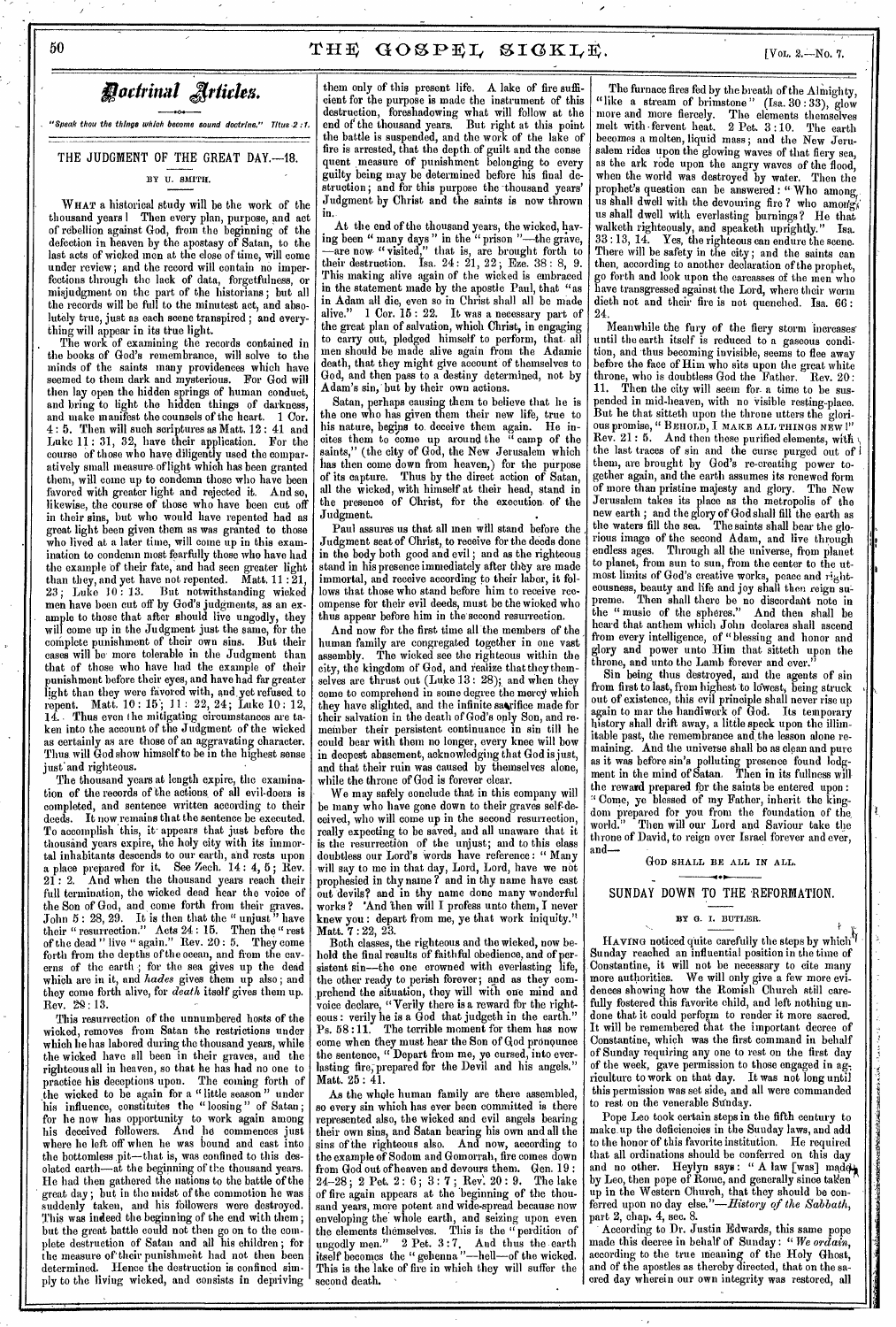### APRIL 1, 1887.] **THE GOSPEL SIGKLE.**  $51$

do rest and cease from *labor."—Sabbath Manual,*  p. 123.

The Emperor Leo, A. D. 469, put forth the following decree in behalf of Sunday : " It is our will and pleasure, that the holy days dedicated to the most high God, should not be spent in sensual recreations, or otherwise profaned by suits of law, especially the Lord's day, which we decree to be a venerable day, 'land therefore free it of all citations, executions, 'pleadings, and the like avocations.-. . . If any will presume to offend in the premises, if he be a military man, let him lose his commission ; or if other, let his 'estate or goods be confiscated. . . We command, therefore, all, as well husbandmen as others, to forbear work on this day of our restoration."— $Dia$ logues *on the Lord's day,* pp. 259, 260.

Here we see first the pope ordaining all to cease from labor on Sunday. Then the emperor steps in and supports this action. Full human authority is now given to rest on Sunday. All classes must obey on penalty of fines or confiscation of all their property. We do not wonder, then, that in that age, when few had Bibles, and tradition was generally followed, Sunday came to be generally observed. We learn just biology, and chained was generally lonowed,<br>Sunday came to be generally observed. We learn<br>just previous to this time, however, that Sunday was not very strictly observed as a rest day.

Kitto says, " Chrysostom, A. D. 360, concludes one of this homilies by dismissing his audience to their respective ordinary occupations."—Cyclopedia *Bibli-I cal Literature,* art., Lord's Day.

Heylyn bears witness concerning St. Chrysostom, that he confessed it to be lawful for a man to look into his worldly business on the Lord's day, after the congregation was dismissed."—History *of the Sabbath,* part 2, chap. 3, sec. 9.

St. Jerome, in his commendation of the very pious lady Paula, speaks thus of Sunday labor : " Paula, with the women, as soon as they returned home on the Lord's day, they sat down severally to their work, and made clothes for themselves and *others."—Dialogues on the Lord's day,* p. 234.

The Bishop of Ely thus testifies : "In St. Jerome's days, and in the very place where he was residing, the devoutest Christians did ordinarily work upon the Lord's day, 'when the service of the church was *ended."—Treatise\* of the Sabbath,* p. 219.

There is a vast difference between divine and human authority. The latter • cannot so control the conscience as the former can. These persons knew very well that the Sunday only rested upon human authority. But it was a gradual progress taking quite a space of time before Sunday.gained the position it now holds. Dr. Heylyn bears the following testimony concerning the status of Sunday during the fifth and sixth centuries : " The faithful being united better than before, became more uniform in matters of devotion ; and in that uniformity did agree tog, ther to give the Lord's day all the honors of an holy festival. Yet was not this done all at once, but by degrees; the fifth and sixth centuries being wellnigh spent before it came into that bight which bath since continued. The emperors and the prelates in these times had the same affections ; both [being] earnest to advance this day above all other ; and to the edicts of the one, and the ecclesiastical constitutions of the other, it stands indebted for many of those privileges and exemptions which it still enjoy-*Vth."—History of the Sabbath,* part 2, chap. 4, see. 1.

Here we see the same solicitude in behalf of Sunday on the part of the "prelates" of the church, which has appeared all along since apostasy and corruption first entered after the days of the apostles. *"'They were earnest to advance the day above all others."* This change of' the Sabbath was really the work of the Roman Catholic Church. It was this that influenced the emperors and civil rulers. There was one honor, however, which still belonged to the seventh day, which Sunday had not acquired. Thus the Bishop of Ely *says, "* When the ancient Fathers distinguish and give proper names to the particular days of the week, they always style the Saturday. *cSabbatunt,* the Sabbath '; and the Sunday, or first day of the week, *Dominieum,* the Lord's day.' *"— Treatise of the Sabbath-day,* p. 202.

This statement, however, must not be taken as referring to an earlier writer than Tertullian. He first called it the Lord's day about A. D. 200. It is doubtless true of the later Fathers.

Brerewood says : "The name o' the Sabbath remained appropriated to the old Sabbath, and was never attributed to the Lord's day, not of many hundred years after our Saviour's *time."—Learned Treatise of the Sabbath,* p. 73, ed. 1631.

Dr. Heylyn *says* of the,term " Sabbath " in the anient church : "The Saturday is called among them by no other name than that which formerly it had, the *Sabbath.* So that whenever for a thousand years and upwards, we meet with *Sabbatum* in any writer of what name soever, it must be understood of no day but Saturday." Again he says : The first who ever but Saturday." Again the says : The first who ever<br>used it to denote the Lord's day (the first that I have met with in all this search) is one Petrus Alfonsus he lived about the time that Rupertus did [which was the beginning of the twelfth century]—who calls the Lord's day by the name of Christian Sabbath." History of the Sabbath, part 2, chap. 2, 5, sec. 12, 13.

This is a striking fact which should never be forgotten in the investigation of this question. It was in the middle of the Dark Ages before Sunday was ever called the Sabbath. The ancient Sabbath retained its own distinctive title for eleven hundred years after Christ, and no other day during all this period, was known by this title but the seventh day. Not an instance can be found in history to the contrary.

# *The Christian Life.*

"If any man have not the Spirit of Christ he is none of his."

**LITTLE BY LITTLE.** 

When the new years come and the old years go, How, little by little, all things grow 1 All things grow—and all decay— Little by little, passing away. Ripen the harvests of golden grain, Waving and flashing in the sun, When the summer at last is done. Little by little they ripen so As the new years come and the old years go. Low on the ground an acorn lies; Little by little it mounts to the skies— Shadow and-shelter for wandering herds, Home for a hundred singing birds. Little by little the great rocks grew, Long, long ago, when the world was new. Slowly and silently, stately and free, Cities of coral under the sea Little by little are builded,—while so The new years come and the old years go. Little by little all tasks are done ; So are the crowns of the faithful won; So is heaven in our hearts begun. With work,and with weeping, with laughter and play, Little by little the longest day And the longest life are passing away; Passing without return,—while so The new years come and the old years go.  $-Sel$ 

#### TRUE STANDARD OF MANHOOD.

GOD designs that improvement shall be the life work of all his followers, and that it shall be guided and controlled by correct experience. The true man is one who is willing to sacrifice his own interest for the good of others, and who forgets himself in binding up the broken-hearted. Many fail to understand the true object of life ; and under the influence of cherished errorb, they sacrifice all there is of life that is really valuable.<br>Nero and Cæsar

Nero and Caesar were acknowledged by the world as great men ; but did God regard them as such ?— No l they were not connected by living faith to the great heart of humanity. They were in the world, and ate, and drank, and slept, as men of the world ; but they were Satanic in their cruelty. Wherever these monsters in human form went, bloodshed and destruction marked their pathway. They were lauded while living ; but when they were buried the world rejoiced. In contrast with the lives of these men, is that of Martin Luther. He was not born a prince. He wore no royal crown. From a cloistered cell his voice was beard, and his influence felt. He had a noble, generous heart, as well as a vigorous intellect, and all his powers were exercised for the good of hu-<br>manity. He stood bravely for truth and right, and<br>breasted the world's opposition to benefit his fellowmen.

Intellect is a mightier force than wealth or physical power. If sanctified and controlled by the Spirit of God, it can exert a powerful influence for good. Yet intellect alone does not make the. man, according to the divine standard. One's claiin to a true manhood must be determined by his use of the powers which God has given him. Lord Byron had rare intellectual gifts ; but he was not a man according to God's standnust be determined by his use of the powers which<br>God has given him. Lord Byron had rare intellectual<br>gifts ; but he was not a man according to God's standard. He was an agent of Satan. Is passions were flerce and uncontrollable. He was sowing seed through his life which ripened into a harvest of corruption. His life work lowered the standard of virtue. This man was one of the world's distinguished men ; still the Lot d acknowledged him only as  $\widetilde{\mathfrak{g}}$  at who had abused his God-given talents. . Gibbon, the skeptic, and many others whom.God endowed with giant minds, and whom the world called great men, rallied

under the banner of Satan, and used the gifts of God for the perversion of truth and the destruction of the souls of men. When made a minister of vice, great intellect is a curse to the possessor, and to all within Its influence.

That which will bless humanity is spiritual life. If the man is in harmony with God, he will depend con-tinually upon him for strength. "Be ye therefore perfect, even as your Father which ia in heaven is. perfect." It should be our life work to press forward continually toward the perfection of Christian character, ever striving for conformity to the will of God. The efforts begun upon earth will continue through-out eternity. God has set before the human family an elevated standard, and he who is true to his Godgiven manhood, will not only promote the happiness of his fellow-creatures in this life, but will aid them to secure an eternal reward in the life to come.

The members of the human family are entitled to the name of men and women only when" they employ their talents, in every possible way, for the good of others. The life of Christ is before us as a pattern, and it is when ministering, like angels of mercy, to the wants of others that man is closely allied to God. It is the nature of Christianity to make happy families and happy members of society. Discord, selfishness, and strife will be put away from every one who possesses the spirit of Christ.

Those who are partakers of Christ's love have no right to think that there is a limit to their influence and work in trying to benefit humanity. Christ did not become weary in his efforts to save fallen man. Our work is to be continuous and persevering. We shall find work to do until the Master shall bid us lay our armor at his feet. We must wait and watch, submissive to God's will, ready and willing to spring to our duty at every call.

Angels are engaged night and day in the service of God, for the uplifting of man in accordance with the plan of salvation. Man is required to love God supremely, that is, with all his might, mind, and strength, and his neighbor as himself. This he cannot possibly ' do unless he shall deny himself. Said Christ, "If any man will come after me, let him deny himself, and take up his cross, and follow me."

To deny self means to rule the spirit when passion is seeking for the mastery ; to resist the temptation to censure and to speak fault-finding words ; to have patience with the child that is dull, and whose conduct is grievous and trying ; to stand at the post of duty when others may fail ; to lift responsibilities wherever and whenever duty requires it, not for the purpose of applause, not for policy, but for the sake of the Master, who has given each of his followers a work to be done with unwavering fidelity ; when one. might praise himself, to keep silent and let other lips praise him. Self-denial is to do good to others When inclination would lead us to serve and please ourselves. Although our fellow-men may never appreciate our efforts, we are to work on.<br>Fellow Christians, search carefully, and see whether

Fellow Christians, search carefully, and see whether the word of God is indeed the rule of your life. Do you take Christ with you when you leave the closet of prayer ? Does your religion stand guard at the door of your lips ? Is your heart drawn out in sympathy and love for others outside of your own family *?*  Are you diligently seeking a clearer understanding of Scripture truth, that you may let your light shine forth to others ? These questions you may answer to your own souls. Let your speech be seasoned With grace, and your demeanor show Christian elevation. " Blessed is the man that endureth temptation : for when he is tried, he shall receive the crown of life, which the Lord bath promised to them that love him." Ever remember that the moral nature needs to be braced with constant watchfulness and prayer. As long as you look to Christ, you are safe ; but the moment you trust to yourself, you lose your hold upon God, and are in great peril.

Many limit the divine Providence, and divorce mercy and love from his character. They urge that the greatness and majesty of God would forbid him to interest himself in the concerns of the weakest of his creatures. "Are not two sparrrows sold for a farthing? and one of them shall not fall on the ground without your Father. But the very hairs of your head are all numbered. Fear ye not therefore, ye are of more value than many sparrows."

It is difficult for human beings to give attention to the lesser matters of life while the mind is engaged in business of greater importance. But should not this union exist ? Man, formed in the image of his Maker, should unite the larger responsibilities with the smaller. He may be engrossed with occupations of overwhelming importance, and neglect the instruction which his children need. These duties may be looked-upon as the lesser duties of life, when they in reality lie at the very foundation of society. Happiness of families and churches depends upon *home influence.* Eternal interests depend upon the proper discharge of the duties of this life. The world is not so much in need of great minds, as of good men who will be a blessing in their homes.—Mrs. *E. G. White.* 

### •

As a king is honored in his image, so God is loved and hated in man. He cannot hate man who loves God ; nor can he who hates God love man.- $Chry$ -*..9o8tom.,* 

( *I 4.11.1.0.ataliformsisismeisseetesliias*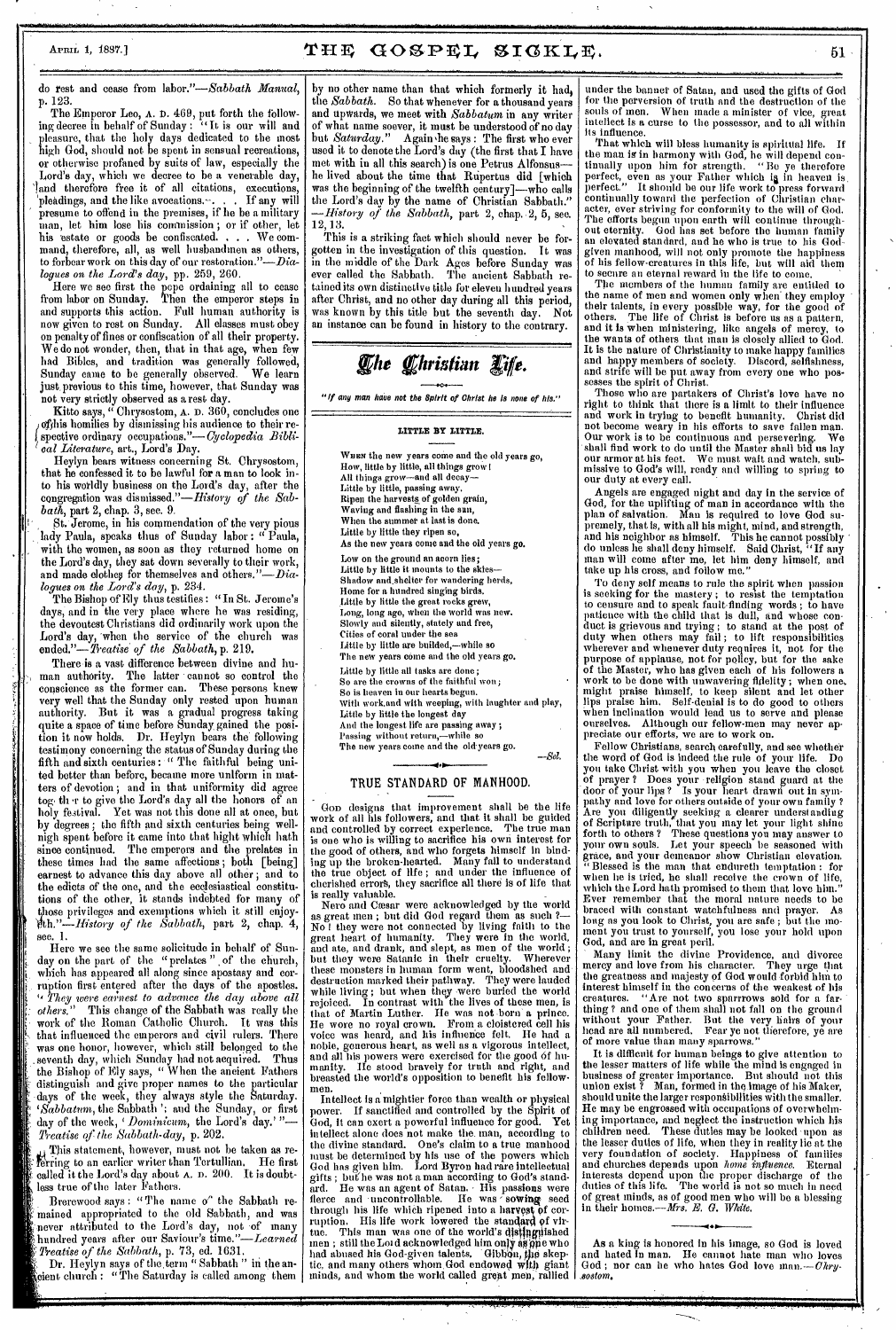## 52  $THF GOSPEL SIGKLE$ . [Vol. 2.—No. 7.



BATTLE CREEK, MICH., APRIL 1, 1887.

**.01"** *,,,,,,,,,,,,,,,,,,,* **,,,,,, •ISIN** *,,,,,,,,* **,14^** *,,,,,,,,, ,,,,,,* **'kg^ ,,,,,** 

#### THE DOCTRINE OF THE SOUL.

#### HISTORICALLY CONSIDERED.

Fon the past twelve months or more, the Bible view of man's spiritual nature, the subject of immortality (when, and how obtained, and by whom to be enjoyed), the doctrine of future punishment, the intermediate state, and eternal life obtainable only through our Lord Jesus Christ, have been very fully arid frequently discussed, with kindred topics, in the colums of the STOKLE. Many contributors with fertile pens and clear minds have set forth the merits of these subjects greatly to the edification of the readers.

To show what the present status of the doctrine that there is no natural immortality out of Christ is, and how it is held and defended by many of the ablest theologians of the age, in Europe, Asia, and Africa, as well as in America, the following summarized statement in a lecture to the " artisans of London," by Mr. Edward White; a Congregational minister of England, is eminently calculated.

The address, headed "The Churches, the Outsiders, and Theological Reform," was given a few years since, and speaks as follows :—

" But the Bible truth on life only in Christ and on, the natural mortality of man, is held to my certain knowledge by the following persons, whose names. are at least a counterweight to any opposite authorities : The Rev. Samuel Minton is well known to have: sacrificed his living and promotion to this cause. Prebendary Constable, late of Cork, is also known as: one of its ablest advocates. Dr. Weymouth, Head. Master of Mill Hill school, and one of the finest. Greek scholars in the country, says that his mind. fails to conceive a grosser misinterpretation of language, than when the five or six strongest words: which the Greck tongue possesses, signifying 'destroy,' or 'destruction,' are explained to mean 'main-taining an everlasting but wretched existence.' The late Dr. Mortimer, Head Master of the City School, spoke in the same sense. The late eminent. professor of Hebrew at Cambridge, author of the wellknown critical commentary on the Psalms, in answer to the inquiry whether he knew any reason why the corresponding Hebrew words of the Old Testament: should not be taken in their literal and obvious sense,<br>replied in these words, 'None whatever.' The<br>Archbishop of York, Dr. Thompson, says, in his ' Bampton Lectures,' Life to the godless must be the beginning of destruction, since nothing but God, and! that which pleases him, can permanently exist.'

"This doctrine has advocates in all our chief cities., In London it is held by Dr. Parker of the City Tempie ; by the Rev. J. B. Heard, M. A., author of the work, 'The Tripartite Nature of Man,' and by not a. few ministers of all denominations. In Birmingham: it is taught by Dr. R. W. Dale. In Liverpool, by the, ReV. Hugh Stowell Brown. In Cambridge it is maintained by Professor Stokes, F. R. S., Secretary to the' Royal Society, who holds the Mathematical Chair of Sir Isaac Newton, and is one of the foremost scientificmen in Europe. In'Edinburg it is held by several of the leading clergy of all churches, and by Professor Tait, perhaps the first mathematical reasoner in Scotland.

"In other parts of England it is held by the Rev.. Thomas Davis, M. A.. vicar of Roundhay ; the Rev. W. Hobson, M. A., of Douglas, two most able sup-porters ; the Rev. J. Hay Aitken, the earnest mis-sionary ; by the Rev. W. Ker, author of a cheap intro- • duction to the study of this question, called ' Immortality : whence ? and for whom ? ' intended for plain people ;, by Professor Stevenson, of Nottingham, Professor Barlow, of Dublin; and Professor Barrett, of the Royal College of Science in Dublin ; by the Rev.. W. Griffith of Eastbourne ; by Dr. Morris, of Plymouth ; by Mr. Maude, of Holloway, several of whom. have written largely on the question, and all of whom are excellent Biblical scholars.

are excellent Biblical scholars.<br>''H is held by the celebrated physicians, Dr. Andrew<br>Clark and Dr. Farre, and by a long array of Christian medical men in all parts of the country. It is held by Mr. Thomas Walker, late editor 9f the *Daily. News, a*  man of firm faith and uncommon literary attainments. It was held 'by the late Mr. John Sheppard, of Frome. and by the late Mr. Henry Dunn, both of whom published works on Human Destiny.

"Among American writers may be mentioned the names of the late Dr. Horace Bushnell, author of "Nature and the Supernatural," who recently died in

this faith ; Dr. Huntington, of Worcester, Mass. ; the late Professor Hudson, of Cambridge, U. S. A., author<br>of the Concordance to the Greek Testament, and ' Debt and Grace, in Relation to a Future Life,' one of the most accurate and accomplished scholars of our time ; the Rev. J. H. Pettingell, of Philadelphia, author of the 'Trilemma ;' Mr. H. L. Hastings, of New York, Dr. Leonard Woolsey Bacon, of New-Haven, and many others.

" In Jamaica we have the Rev, J. Denniston, M. A., author of the work called The Perishing Soul.' In India we have Mr. Skrefsritd, the missionary to the Santhals, and one of the greatest linguists in Asia, speaking nearly twenty languages ; and the Rev. W. A. Hobbs, of Calcutta, an experienced missionary, who writes that it is 'astonishing how this view of divine truth commends itself to the almost instant appreciation of the unprejudiced native Christian mind. I never thrust it to, the front, but nevertheless,it is silently and rapidly spreading.

" Again in Paris it is held by M. Decoppet, pastor of the Oratorie ; M. Bastide, head of the French Religious Tract Society ; M. Pascal, pasteur, M. Hot: lard, and Professor Sabatier of the Protestant College, one of the foremost theological scholars of France. It is also held by three of the pastors in the church at Lyons. In Brussels it is held and taught by M. Charles Byse, a man of wide and accurate scholarship , in Oriental languages, who has just published a French translation of 'Life in Christ.' In Germany it was held by Rothe, Nitzsch, Olshausen, Hese, Ritschl, 'and Twesten. It is taught by Professor Gees, of Breslau, who was theological tutor of Dr. Godet, of Neuchatel, and by Professor Schultz, of Gottingen. In Geneva it is valiantly defended by the accomplished scholar<br>Dr. Pétavel, of Chêne Bougeries, by Professor Thomas,<br>of D'Aubigne's College, by M. Mittendorff, late editor of *theSemaine Religieuse,* by M. M. Walthur and Chatelain, two of the most active evangelists, and by

M. Cæsar Malan.<br>'' In Africa it is held by Rev. Mr. Impey, Superintendent of the Caffre Mission of the Wesley who was two years ago ejected from his high office after forty years' labor, because he could no longer teach the endless misers of the poor black Zulus and other heathens of  ${\bf A}$ f<sub>t</sub>ica. In China it is held by several of the ablest missionaries ; in Ceylon, by the Rev. Mr. Clark, M. A., of the Church Tamil Mission ; in Sydney it was held by Mr. Ridley, the leading journalist of Australia, -an eminent scholar, whose fame has reached his fatherland ; and it is held by many of the Australian pastors.

" I have cited these names of learned believers of all Protestant churehes,—scholars, writers, preachers ; professors of theology, criticism, and physical science ; literary men, mathematicians, barristers, journalists, evangelists, and missionaries,—some of them men of the first rank, all of them men of high education, who have carefully studied this question under the condi-<br>tions of prayerful inquiry and adequate learning, men who have no object to serve except the maintenance of truth,—men who represent all varieties of modern knowledge and training in nearly every department of study, for a special purpose—to encour-age general investigation, against the. attempts of many persons, both clerical and lay, to suppress inquiry by the assertion that no one of any consequence agrees with us,. My own extensive acquaintance enables ine to add that not a few other persons of eminent ability agree in, this view of divine truth, but are constrained to silence by the menaces of ignorant men and fanatical women—especially the latter who threaten them with the fatal charge of heresy if they avow their convictions."

With all the foregoing facts before us, it is evident that a great theological revolution upon this doctrine has already begun. May the providence of a merciful God speed it on to a rapid and happy consummation.

#### DIVERSITY ON THE SUNDAY QUESTION.

**--.11** 

THERE is one thing upon which the mass of Christian professors are united, and that is, that Sunday, should be observed in some way. Catholics and Protestants are agreed in this ; but their reasons for it are various and contradictory. It is remarkable, and to some it seems wonderful, how they all arrive at the same conclusions from their exceedingly various, and glaringly contradictory premises. Not only are different and contradictory reasons assigned for the practice by different sects and individuals, but the same person will treat you to a great variety of them, seeming to think that should one position fail to make the truth apparent, another entirely contradictory to it will make up the deficiency, so that all is right.

This shifting and changing of positions is found only with those who profess to take the Bible as the only sure guide in matters of faith and practice. To prove from the Bible that which it says nothing about, is a task which calls forth all this turning and twist-<br>ing. Catholics are consistent with themselves; for Catholics are consistent with themselves,; for they give one reason for Sunday-keeping, and cling to<br>it. Ask an intelligent Catholic why he keeps the first Ask an intelligent Catholic why he keeps the first

day of the week instead of the seventh, and he will tell you that "the church, by virtue of the power she has received from Jesus Christ, abolished the Jewish Sabbath, and substituted Sunday in its stead." The one position of the Roman Catholic church is, as expressed in their own words, that their church "substituted the observance of Sunday, the first day of the ' week, for the observance of Saturday, the seventh  $\hat{b}$ day, a change for which there is no scriptural au- $\mathcal F$ thority." They do not stultify themselves by pretending that Sunday is the seventh day, that there is no difference in days, that any day you choose to observe is the seventh day of the fourth commandment ; and then turn about and tell you that the Sabbath was changed from the seventh to the first day of the week at the resurrection of Christ. They frankly own the fact that Saturday is the seventh day, and Sunday the first, and that their church has substituted the first in place of the seventh,

It was left to the inventive faculties of dissenters from the church of Rome, to prove that keeping Sunday is obedience to the letter of the fourth command-<br>ment. That "any one day of rest ofter six days of That "any one day of rest after six days of labor" fully meets the requirement of the Sabbath law. If the civil Sabbath laws for which they are pleading in almost every State and nation shall be thus liberally constructed, those who choose to keep the Lord's Sabbath instead of Sunday will be at full liberty to do so ; for the seventh day is " one day in seven," as well as any other.

"That will not do ; for each to choose a different day would cause confusion. If we have a Sabbath at all, there must be uniformity in regard to the day." Did not the Lord know that ? and was it not for that very reason that he appointed the day upon which he rested as the day upon which all should rest ? He gives as the reason why men should rest on the seventh day, the fact that he rested on that day. He did not rest on "any one day in seven," but the seventh day of the week. He placed a limit to the week by resting on the seventh day. Who has a right to alter his arrangement ?

After our friends have established to their own satisfaction that the Sabbath is 'any one day in seven and no day in particular, they proceed to claim that the Sabbath was changed from the seventh to the first, day of the week at the resurrection of Christ. They keep Sunday, not because it is the seventh day, but because it is the first, the day on which Jesus arose from the dead. This definite day they claim has been known and observed ever since that event. Well, the whole world, Jews and Greeks, are agreed that Sunday is the first day of the week. None claim it to be the seventh, except when they would enforce its observance by the fourth commandment.

Perhaps the next argument to be advanced will be that if we keep the seventh day, we are seeking to be justified by the law, and are therefore fallen from grace. They have evinced no fears of falling by keeping the seventh day, provided it comes on Sunday. If keeping Sunday is obedience to the Sabbath law, as they claim it is, are not they in danger of falling ? But here comes another invention, dignified with the name of a discovery. It is supposed that by mathematical demonstration it has been discovered that Sunday is the true Edenic Sabbath, the very day on which God rested, and which he sanctified and blessed I Now listen to a full chorus of voices : " I believe that Sunday is the true original seventh day, and every- . body should keep it." No danger now of falling from grace by keeping the seventh day,' " the old Sabbath I"

One more position I will mention, out of the many that are taken for Sunday-keeping, and that, is expressed in the words of the apostle, namely, Let every man be fully persuaded in his own mind. Rom. 14: 5. This language is applied to Sabbathkeeping, though neither the Sabbath nor any part of the moral law is mentioned or alluded to in the context. The interpretation seems to be, Let each individual choose which day he will keep, or whether he will keep any day at all; for the text says, " One man esteemeth one day above another : another esteemeth. every day alike. Let every man be fully persuaded in every day alike. Let every man be fully persuaded in his own mind." If this applies to the keeping of the Sabbath of the decalogue, there is an end of the controversy and of the Sabbath. This should be the last ditch of the defenders of the Sunday Sabbath. . But they, will not abide by the position, but will still insist that all ought to keep Sunday. This text is only one of the multifarious proofs which sustain the doctrine I

Now, is it not astonishing that men of ordinary in-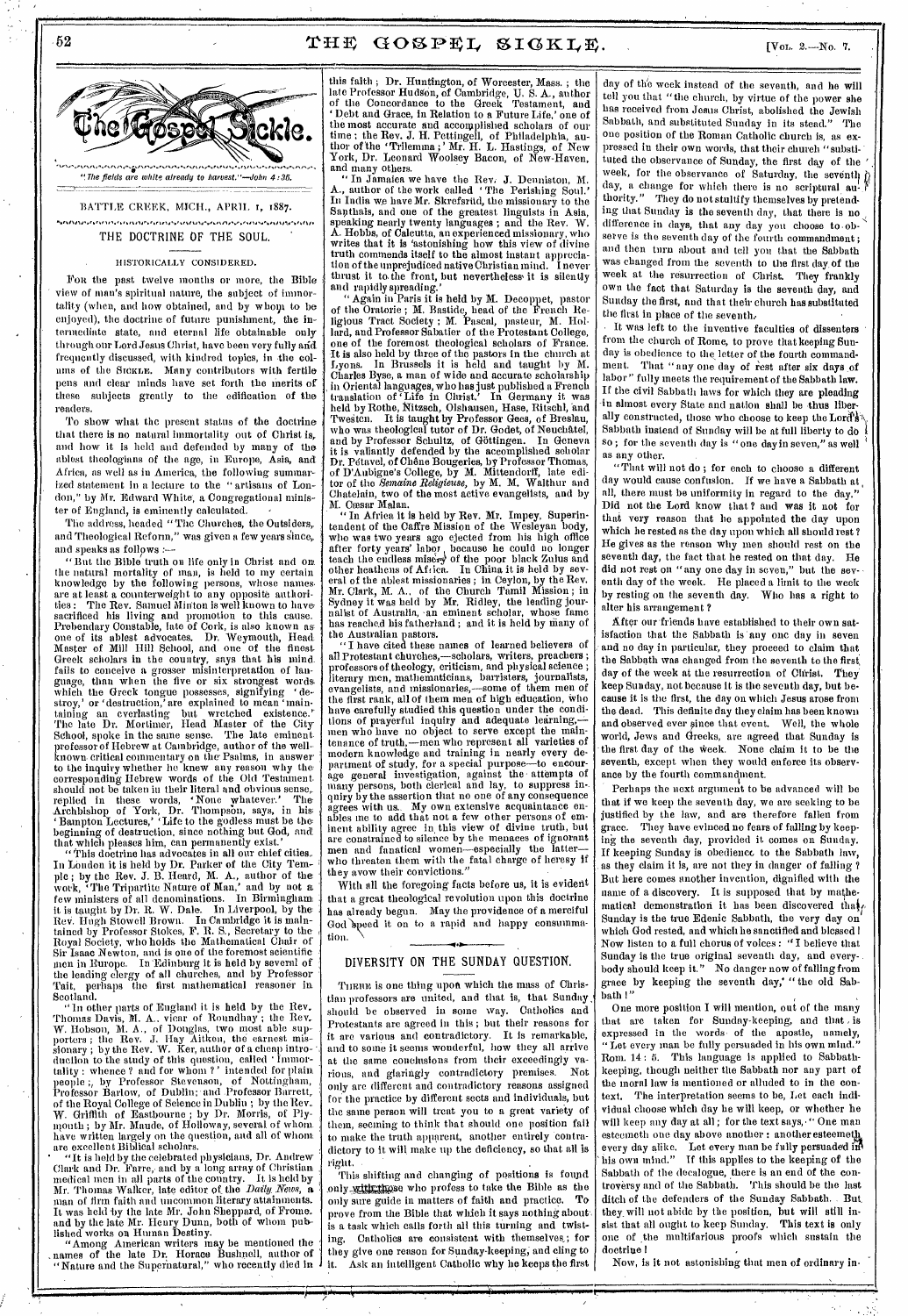### APRIL 1, 1887.] THE GOSPEL SIGKLE.  $53$

tellect do not *see* that a doctrine which requires such contradictory arguments to sustain it, is certainly false ? Truth needs no such strategic movements in its defense. It is consistent with itself, and each argument which sustains it is consistent with every other. Truth tells a straight story. " No lie is of the truth ;" and it needs no lies to sustain it. Oh that men would<br>consider this  $\mathbf{r} \cdot \mathbf{r} \cdot \mathbf{c}$ . consider this I. 4

#### THAT DAY.

THERE is one text of Scripture with which all opposers of the Advent message are acquainted. It is this : "But of that day and hour knoweth no man, no, not the angels of heaven, but my Father only." Matt. 24 : 36. This scripture seems to them to imply that we can know nothing about the time when that day will come ; that it is not our duty to inquire when it is near ; and, what is still worse, that we are prying into the secrets of the Almighty when we try to learn of its approach. But their conclusions are so far from being in harmony with Christ's teaching that they directly contradict what he commanded. After telling.of his coming, and the great signs to precede it ; and after illustrating those signs by the parable of the fig-tree, he says, "So likewise ye, when ye shall see all these things, *know that it* [his coming] *is near, even at the doors."* 

While they oppose this message and fight so bitterly against its attending truths, such as the Sabbath of God's law, and other important doctrines which 'are taught in all the Scriptures, they profess to love Jesus and do his commandments. But 'if they do not "know" when his coming "is near, even at the doors," they disobey their Lord and do not his commandments. The Bible plainly shows that near the time of the day of the Lord there is to be a special work, done in preparation for his coming ; and that a people will be looking for that event, so that it will not come upon them unawares. This is evident from the following scriptures, which apply to the time in question :—

"Gather yourselves together, yea, gather together, O nation not desired ; before the decree bring forth, before the day pass as the chaff, before the fierce anger of the Lord come upon you, before the day of the Lord's anger come upon you. Seek ye the Lord, all ye meek of the earth, which have wrought his judgment; seek righteousness, seek meekness ; it may be [yes, it is possible] ye shall be hid in the day of the Lord's anger." "Blow ye the trumpet in Zion, and sound an alarm in my holy mountain; let all the inhabitants of the land tremble : for the day of the Lord cometh, for it is nigh at hand." Zeph. 2 :1-3 ; Joel 2:1. Thus these prophets predicted the second advent message, and the duty of all mankind at the time it should be given. The prophet John, A. D. 96, prophesied of the same things. Rev. 14 : 6-16. And Paul declares that there will be a people expecting the coming of Christ, on whom that day will not come as a thief. 1 Thess. 5 : 4.

Yet, with all this evidence, and many other scriptures to confirm our knowledge of the coming,day of God, men will say, "We can't tell anything about it." ,!Thus they contradict the holy prophets, and disobey the Lord that bought them. And by so doing they fulfill Peter's prediction : "But there were false prophets also among the people, even as there shall be false teachers among you, who privily shall bring in damnable heresies, even denying the Lord that bought them, and bring upon themselves swift destruction." 1 Pet. 2 : 1. He also says, "And many shall follow their pernicious ways : by reason of whom the way of truth shall be evil spoken of."

So be careful, dear friends, you who incline to follow the teachings of men who seem the idea of knowing when the day of the Lord is near. When Christ said, "But of that day and hour knoweth no man," etc., he did not say men should not know when it is near; for just before that he plainly said, "Know that it is near."—G. *V. Kilgore.* 

#### CHRISTIAN UNION.

#### NOT A CONFEDERACY OF SECTS.

Nov the least prominent sign of our times is the proposed alliance of all the so-called evangelical churches. If they would form a union such as the word of God requires, they would give up their errors and unite in the truth. They say they cannot see things alike.. They cannot, because the carnal mind rules and will not give up traditional errors for

the truth. It is a slander upon the Bible and its  $\Lambda$ uthor to say that we cannot understand the requirements of the commandments of God and the faith of Jesus. It is all false. The blame rests upon men, and not upon God. "Let God be true, and every man a liar." The commandments say the same thing to all. The difficulty is, men will not let them mean what they say, because they are out of harmony with their traditions and practices.

The sects, well knowing that it is vain to hope that the errors they hold will be given up, each particular party knowing their own unwillingness, propose to form a mere confederacy, letting each one hold all the errors they please ; and this, it would seem, is to introduce their fancied millennium of the universal sway of the gospel. Nothing could be more absurd. But such a confederacy fills the idea of many. But what says God to his people concern-<br>ing it? "Say ye not, A confederacy to all them to "Say ye not, A confederacy to all them to whom this people shall say,  $\Lambda$  confederacy." people of God have nothing to do with a confederacy of nations or churches. Their only hope is in God. Says the Lord, "Sanctify the Lord of hosts himself ; and let him be your fear, and let him be your dread." And what besides ? "Bind up the testimony, seal the law among my disciples." Take the truth of God as he himself has given it. Heal the breaches which apostacy has made and sin has perpetuated. Restore the seal that has been taken from the law. In a word, take it as it is, and not as false traditions have made it. This is all. Let God himself speak, hear him, and not tell him what he must mean.

When men will be willing to hear the words of God and do them, there will be no further difficulty of coming to unity. It is the carnal mind, which is not subject to the law of God, that has made divisions and perpetuates them. Says an apostle, "For ye are yet carnal : for whereas there is among you envying, and strife, and divisions, are ye not carnal, and walk as men ?" If Paul's reasoning is correct, there might be real unity, but for the carnal mind. Says he, "Now I beseech you, brethren, by the name of our Lord Jesus Christ, that ye all speak the same thing, and that there be no divisions among you ; but that ye be perfectly joined together in the same mind and the same judgment."

Such is the unity which the Lord requires. It might be attained, but for the carnal mind. Hence, a confederacy of sects is a confederacy of carnality. And what is the great object of the proposed confederacy ? —Civil power. If the object, civil government, is obtained, though claiming to be especially Christian, it will still be in the hands of carnal men. Carnal men will legislate for God, and religious persecution will be the result.

Let all who love God and his truth keep his word,<br>nd stand aloof from the confederacy.  $\mathbf{R}$ ,  $\mathbf{F}$ ,  $\mathbf{O}$ . and stand aloof from the confederacy.

### SATISFIED WITHOUT EVIDENCE.

Nor long since, while in conversation with a young preacher, I asked, Have you ever examined our position on the Sabbath question ? " Oh, yes I" was the ready reply, "and I am satisfied with the position I occupy." Well, then, said I, will you please give us your scriptural evidences for the first-day Sabbath ? Here he said that he did not wish to argue the question. Neither do I, was my reply, but if you have examined this question, and are *satisfied* that you are right, you should have some testimony from the Bible to sustain you. Well, he argued that the seventh-day Sabbath was different from his education, and that it agreed with his conscience to keep the first day. Here he plead for a length of time to collect his Bible evidences which he had promised me. Not, however, till he had notified me that 'the New Testament was " full" of proof to the point.

Dear reader, can it be that men who profess to have received a call from Heaven to teach perishing souls the way of life, must, when pressed for proof texts on a subject so important and practical as the law of God, fall back on education and conscience, without one " thus saith the Lord" ? "All Scripture is given by inspiration of God, and is profitable for doctrine," etc. Why not, then, have it as the basis of our doctrine ? Why not let it correct and instruct our educational habits and conscience, where they demand it, and then stand forth with the great principles of righteousness in our hearts, "thoroughly furnished unto all good works ?"

Oh I how much we need to heed the exhortation, "But sanctify the Lord God in your hearts : and be ready always to give an answer to every man that

asketh you a reason of the hope that is in you, with meekness and fear : having a good conscience ; that, whereas they speak evil of you, as of evil-doers, they may be ashamed that falsely accuse your good conversation in Christ." 1 Pet, 3: 15, 16. With the love and fear of God constantly in our hearts, conscience may be *"good,"* it may be *"pure."* Then it serves as a true friend. But let our object be to gratify self and please men, and conscience will become "weak," "seared," "evil," and "defiled," and be a false guide. To this Paul bore testimony, when he said, "I verily thought with myself, that I ought to do many things contrary to the name of Jesus of Nazareth." Acts Oh for a faith

"That bears unmoved the world's dread frown, Nor heeds its scornful smile!"

*—A. S. Hutchins.* 

"SABBATH OBSERVANCE."

UNDER the above caption the *Union Signal* of March 3, 1887, speaks as follows :—

" We are in receipt of a number of letters from our friends who observe Saturday as the Sabbath, pro-. testing against the work of our department of Sabbath observance. These protests impress us all the more from the fact that our seventh-day friends are deeply conscientious, and among our best workers in all other departments of W. C. T. U. labor. We know that we . voice the sentiment of the National when we say that there is not the slightest intention of lightly set aside their conscientious scruples, or doing any injus-tice to them. In many of the Vates their rights are protected by law ; where this not done, we will give them all the aid in our power in securing such legislation. We have proved our faith by our works, in that during nine years' superintendency of county schools, when, to accommodate the mass of the teachers, we held examinations for certificates on Saturday, to accommodate the half dozen seventh-day teachers, we held extra examinations on other days of the week. We think this is the spirit ruling our women, and that our friends will find the W. C. T. U. had no part nor lot in the occasional hardships imposed upon them

under cloak of the Sunday laws. "The executive committee of the Illinois W. C. T. U. at its last meeting passed the following resolutions, and referred them to the National executive :-

" *Whereas,* There are earnest Christian people in this State Who religiously and as a matter of conscience, observe the

seventh day of the week as the Sabbath ; and— " *Whereas,* A statute of the State provides that such persons shall be protected in their religious belief and practice by exemption from the penalties imposed upon those who desecrate the legal Sabbath known as the first day of the week; therefore—

*"Resolved,* That the W. C. T. U. of Illinois, in seeking to promote 'Sabbath observance' extend to these, our Christian friends and co-workers in all the other departments of 'our W. C. T. U., the assurance that we by no means wish or intend to deprive them of their rights and privileges; and<br>that, in accordance with the spirit of the law of the State,<br>our efforts are not directed against those who differ from us<br>as to the day, but against those who Sabhath desecration from our  $\operatorname{mid}_{\mathbf{t}}$ "

The foregoing expressions of regard for observers of the seventh day will, we are sure, be highly appreciated by them. We have ever, believed that when the noble women composing the W. C. T. U. understand the situation of seventh-day observers as regards Sunday laws, they will be found on the side of mercy and justice; and the expressions given above from the editor of the *Union Signal* and from the Illinois W. C. T. U. confirm that belief. We thank them for the consideration thus expressed, and trust that the spirit entertained by them may permeate the entire organization, and that many other State organizations and journals devoted to the temperance cause may be equally as frank and willing to express their sentiments of regard for the conscientious belief and practice of seventh-day observers. Would they do so in sincerity and truth, and confirm their statements by their acts, we are sure that more than fifty thousand seventh-day observers in this country will be only too glad to join with them in forwarding the interests of the temperance cause, on the generally adopted basis of operations. But, as we have before stated, without such assurance, and With a knowledge that the W. C. T. U. and other temperance organizations are strenuously laboring for the enactment and enforcement of strict Sunday laws, that are destined to prove very oppressive to seventh-day observers, those people must necessarily be very wary of joining the generally accepted methods and plans of temperance work ; they are left to work in that cause according to their own plans.

We can but regard it as very unfortunate that the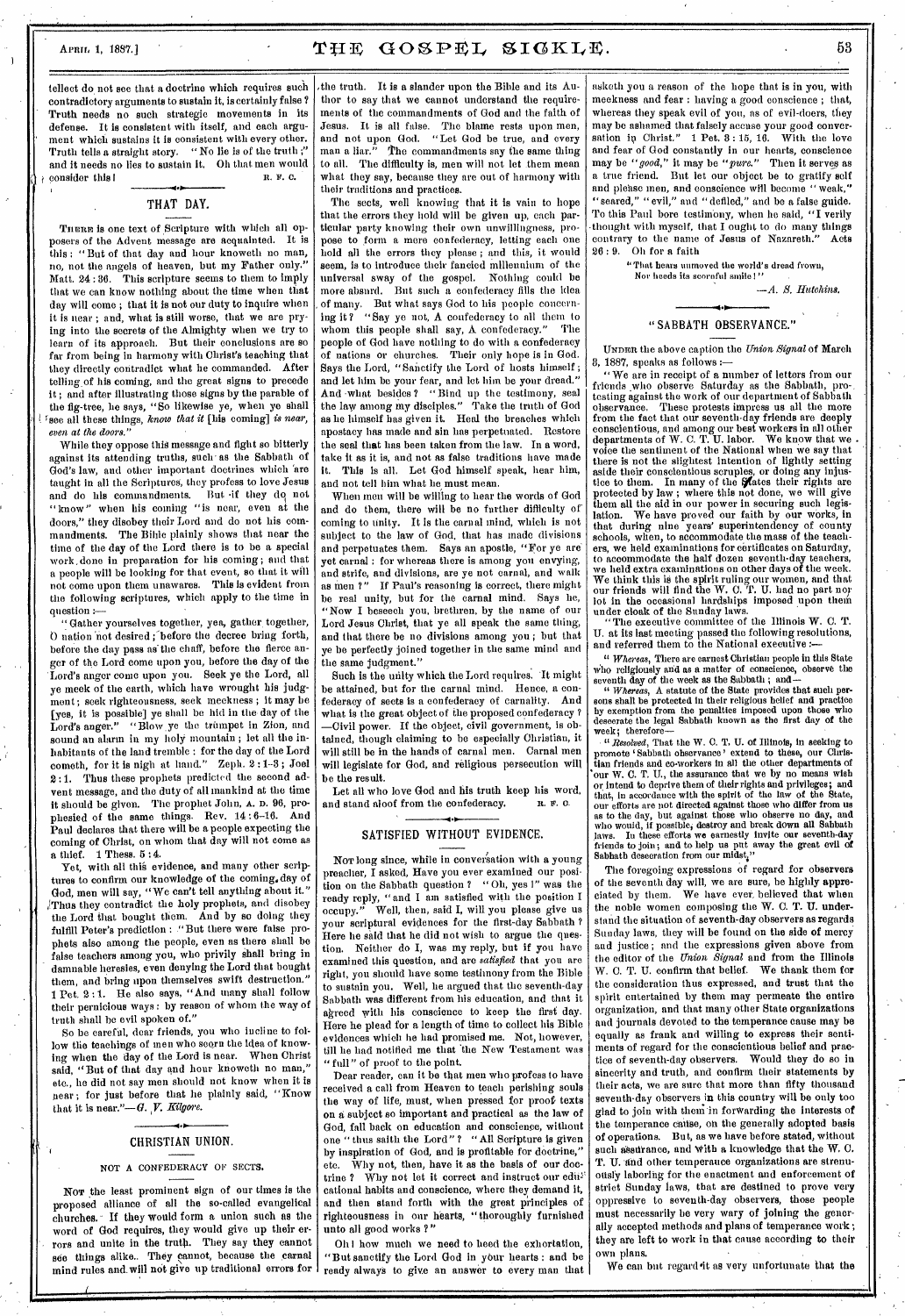### $54$  THE GOSPEL SIGKLE. [Vot. 2.—No. 7.]

question of Sunday observance has been coupled with temperance reform, and believe that the latter cause is thereby materially retarded. But since it has been thus "attached," it seems eminently fitting that such assurances as quoted at the beginning of this article should come from the supporters of the Sunday movement, otherwise a very considerable number of the very staunchest friends of temperance are alienated from the main body of temperance reformers, and that very much against their will and inclination. The friends of the rum traffic are throughly united ; it is a pity that temperance workers cannot be equally so.

If laws are wanted 'requiring all who believe Sunday to be the Sabbath to observe that day strictly, we have no objections whatever to their enactment and enforcement ; but as this question of Sabbath observance is one of the principles found in that portion of the law of God that defines man's duties to his Maker, we contend that human authority has no right whatever to specify the particular day that one shall observe in order to obey that law. There is not the slightest inference in the Bible that suggests the right of human governments to name the day intended by the divine command, "Remember the Sabbath day to keep it holy ;" and he who presumes to assert that any human authority may take those words as the first part of the Sabbath law, to be completed by designating the first day of the week as that "Sabbath day," will do well to read Rev. 22:18.

But we did not set out to argue the Sabbath question ; we desire to say something to promote a better understanding between seventh-day observers and the friends of the temperance cause who have already or may in the future espouse the cause of compulsory Sunday laws. If they can be made to understand that seventh-day observers only ask for exemption from the operation of those laws *because they observe the seventh day of the week, which day they conscientiously believe to be the Sabbath of the Lord,* and the friends of Sunday laws are willing to grant that exemption and will accompany all laws enacted in behalf of 'Sunday observance with an exemption clause in favor of seventh-day observers, there will be no occasion on that score for special, disagreement or clashing of action in the temperance work..

Such utterances as quoted at the beginning of this article certainly have a tendency to inspire confidence; among seventh-day observers, in the good will, sense of justice, and integrity of purpose of the W. C. T. U. organization, and it is devoutly to be hoped that nothing will occur to destroy or weaken that confidence.

## **Eemperance Outlook.**

#### **WINE AND THE BIBLE.**

### BY J. H. KELLOGG, M. D.

#### SCRIPTURAL DISTINCTIONS OF WINES.

In the English version of the Scriptures, the distinctions made in the original are often obscured or wholly lost. This is especially true in the present instance. In the Hebrew, the language in which the Old Testament was written, different kinds of wine are indicated by different words, which are all rendered in the English translation by the one word "wine." The principal words thus employed are  $\sum$ . *yayin,* 1.?Igt *81telcar,* and tri)i,p, *tirosh.* 

*Yayin,* according to the Biblical critics, refers to the juice of the grape in any form. It might be sweet or sour, fermented or unfermented.

*Shekair,* or *shechar,* was the term applied to any sweet juice derived from any other source besides the grape. It is sometimes translated honey. It usually refers to the juice of the palm-tree, or of its fruit, the date ; and like *yayin* it included the fermented as well as the unfermented condition of the juice.

*Tirosh* was applied to the ripe fruit of the vine, and to the fresh juice of the grape before fermentation had commenced. It is often **translated "** new wine."

In brief, then, *yayin* means **fermented or** unfermented wine or juice of grapes; theker means fermented or unfermented juice of the palm-tree, of dates, or of other sweet fruit. *Tirosh* **means the**  sweet unfermented juice of the grape, or new wine. The Hebrews used the term *yayin* for wine made

from grapes, in any of its stages, just as we apply the term cider to the fresh juice of the apple, or to the same juice after it has fermented or become :` hard " by age. The Greek *otvoc, 0i1108* corresponds -. exactly With the Hebrew *yayin. .* 

The foregoing is certainly sufficient to show beyond all chance for reasonable doubt, that there are two kinds of wine recognized in the Bible, one of which was sweet, unfermented, and unintoxicating, and the other fermented and intoxicating. The same term is often used for both kinds. If, then,• we find the Bible in some instances speaking of wine in terms of commendation, and in others condemning it in the most forcible manner, would it not be most reasonable to suppose that in those cases in which wine is commended, the unfermented kind is referred to ? and in those in which it is condemned, that which had undergone fermentation is meant ? Any one who has confidence in the inspired character of the Scriptures will have no hesitancy in answering in the affirmative.

We are now prepared to consider some of the texts in which wine is mentioned.

#### **HOW THE DRAM-SHOPS PAY THE TAXES.**

ONE of the arguments used by those who oppose the prohibition of the liquor traffic, is that the licensed drain-shop is a financial benefit to the community in which it is located. The extreme fallacy of this claim is shown by an article from the pen of Prof. Geo. E. Foster, which is supplied in leaflet form from the office of the *Union Signal,* Chicago, Ill. It reads as follows:

"Whenever in city, county, or country, an attempt is made to close the dram-shops, the supporters and proprietors of these institutions raise the cry of reve-nue and taxation. In some strange and unaccountable way, the idea has been impressed upon the public mind that there is no better way of raising municipal and provincial revenues than by setting up dram. shops, placing men in them to collect money for the drink sold, and then compelling these men to pay over a certain amount of their gross takings into the public treasury. The liquor sellers industriously nurse this idea, and no cry is more ready to their lips than this: 'if you close the bars, you will lose the revenues, and so have to pay higher taxes.' It needs but an exercise of average common sense to enable us to estimate this cry at its proper worth, and to arrive very speedily at a few fundamental facts, in the light of which we may easily come to just conclusions, " *1. The dram-shops inevitably lessen the amount of* 

*assessable property.* 

" The property of a community is what bears the taxes. The more property there is to be assessed, the lighter the tax rate will be. Suppose an amount of \$3,000 is to be raised by a certain time. If the assess-able value of the town is \$600,000, the tax rate will be 5 mills ; but if the assessable value of the town is \$1,000,000, the tax rate will be only 3 mills to the dollar. So we see that whatever increases the aecu- . mulation of property, decreases the rate of taxation ; whatever decreases the accumulation of property, increases the rate of taxation. This is a simple princi-ple which any one can see at a glance, and it only becomes necessary for us to consider, in addition, the influence of the dram-shops upon the accumulation of property.

"In the first place, they are enemies of thrift, the teachers of waste. 'Day and night they stand open to invite each passer-by. In them the workman spends his dimes, the youth his dollars, and the rich man his hundreds. They are the waste-banks into which slip, bit by bit, the small surplus of the working-man, and the spare change of the artisan. Every week they gather in thousands of dollars which would otherwise be deposited in savings-banks or be spent on home improvements and comforts. Not only do the dram-shops invite to first waste, but they turn this occasional spending into a fixed habit of waste, and drag their victim, by the chains of- appetite, into constantly increasing expenditure for what is both needless and harmful. And all the while the earnings of the patrons of the dram-shops are not allowed to, accumulate into property, and consequently the asses able value of the community is not increasing so far as they are concerned, but rather is continually dimin-ishing. The dram-shops, therefore, 'help pay the taxes' by decreasing the tax rate. How thankful all rate-payers should be for the 'help' of the saloon I

"2. *The dram-shops inevitably diminish the number of tax-payers in the community.* 

"Please think for a moment as to where a town or city or county gets the money necessary for its expense. It must of course come from the people, and from people, too, who own property. Paupers and spendthrifts pay no taxes. Each man's property is assessed, and he pays proportionately to that amount Into the public treasury,

**"Suppose** we watch the assessors as they go over the lists." They find A's name and say, 'Here is A; he the list. They find A's name and say, ' Here is A; he has lived here for fifteen years. been carning good wages, and has **saved** his surplus ; lie now possesses property which **we** can assess at \$5,000. He must pay Into the funds \$15.' And so they go on over the list of residents. At last they come to R's name, and one says, 'Well, at what shall we assess R?' 'Assess R?' replies another, 'why, we shall simply pass him by.' `And for what reason ?' says the former ; 'has not R lived as long in this community as A, and earned quite as large wages? Why, then, should you pass him<br>by ?' Ch, yes,' replies the second; 'R has lived here just as long, and been paid as good wages as A ; but instead of saving his surplus, be has been supporting the dram-shops, and therefore has not a mite of property for us to tax.' And so R, who has enjoyed all the advantages of the town, can pay no property tax to the town treasury, because the dram-shop swallowed his surplus earnings; and every thrifty citizen has to 'chip in,' and pay a little higher tax to make

up R's deficiency. "3. *The dram-shops inevitably cause the heaviest bur-dens of taxation.* 

" When a citizen becomes a pauper, he becomes a non-producer, and the community has to support him. Niue tenths of all the paupers graduate from the dram-shops. When a citizen becomes a criminal, the community is taxed to punish and support him. Four fifths of all the crime of the country is the result of the dram-shop. Lunatics and idiots are kept at the expense of the tax-payers. Three fifths of the lunacy and idiocy of the country is directly and indirectly a consequence of the dram-shop. Calls for charity aro to be met by the public and private subscriptions of the abler people. Four fifths of all the charity cases of a community may be traced directly or indirectly to. the impoverishment caused by the dram-shops. Police have to be kept and maintained by the people. Fully three fourths of the work of the police is to look after the dram-shops and their products. If a look after the dram-shops and their products. rate-payer will carefully examine the items of his tax bill, he will find that, excepting the items for schools and improvements, nearly the whole of what he pays is saddled upon him by these 'helping institutions.'

"We see, therefore, that the dram-shops (1.) Lessen the amount of assessable property ; (2.) Diminish the number of available tax-payers ; and (3.) Impose heavy burdens of taxation on the community. This is the way they 'help' the tax-payers I Shut up these wastebanks, give the people a fair chance to be saving, increase the property and lessen the crime, pauperism, and insanity of the country, and thus lighten the burden of taxation I 'But,' say the sellers of liquor, we pay the license fees ; we pay the license fees ;' and this chorus is chanted by the whole fraternity, from the democratic proprietor of the beer-pump and whis-ky-keg, up to the more aristocratic vender of 'Pure Wines and Brandies.' This cry is as hollow and misleading as was the other assumption that they 'helped' the tax-paying community. A. slight investigation the tax-paying community.<br>will convince any one that—

, "4. *Dram-shop keepers are raerely'tax-gatherers.*  "Here is a city of 10,000 people. In this city we shall suppose there are 2,000 rate-payers, and that these rate-payers own equal property, and so will pay an equal tax. The city needs \$10,000 for expenses and improvements for the year. So the 2,000 taxpayers are called together, and the statement is made that \$10,000 are required, and advice is asked as to how it can be best raised. Some one suggests that the easiest and best way seems to be, as the city needs \$10,000, and as there are 2,000 rate-payers, and all equal in property, simply to assess each rate-payer  $$5.$   $$2,000 \times 5 = $10,000$ , which is the amount required. All assent to the proposition, and are about to pay the \$5 each. But just then a person arises, and thus addresses the rate-payers:—

" ' Gentleman, just put back your pocket-books. I have a plan by which the \$10,000 can be raised, and not one of you be asked to pay a single cent of taxes.' Immediately the pocket-books are put back, and loud cries deffiand the plan by which it is proposed to raise the tax without asking the rate-payers for a cent. 'Gentlemen,' continues the speaker, 'I know one hundred men who desire to start in business in this city. They are prepared to give you \$100 each for the privilege. \$100 x 100=810,000, the sum required, and you will have to pay nothing.' An approving cheer breaks from the assembled rate-payers, and they ask that the matter be further explained, and the business men introduced. 'Gentlemen,' the speaker goes on to say," these one hundred men wish to sell liquors ; they will each give you \$100 annually for the privilege, but they insist upon one condition, viz., that you will not ask them for the \$100 each until they have taken it in. The first \$100 they make they will, pay you.'. There is no dissent from this proposition, and the one hundred business men set up their business, each takes his place behind his bar, and the rate-payers watch with interest the making of the first \$100.

"The one hundred men stand behind their bars with their hands in their pockets, as if waiting for<br>something. They are not making leather into shoes, something.' They are not making leather into shoes, and selling the shoes ; not making wood into furni-ture, nor rags into paper; not raisingfruit, nor planting potatoes, nor sowing grain. They are simply standing there, waiting. By-and-by the rate-payers become impatient, and whisper among themselves, 'Poor prospect for our \$10,000 ; these fellows are not doing anything.' And they call upon the treasurer of the city to stir up the one hundred men so that theywill do something, and earn and pay over the \$100 each. So the treasurer steps up in front of 'the long line of bars, and says : 'Well, gentlemen, the people are getting impatient for their money, and wonder how you expect to earn it by standing still. You seem to be doing nothing to earn this money, but sim- .<br>,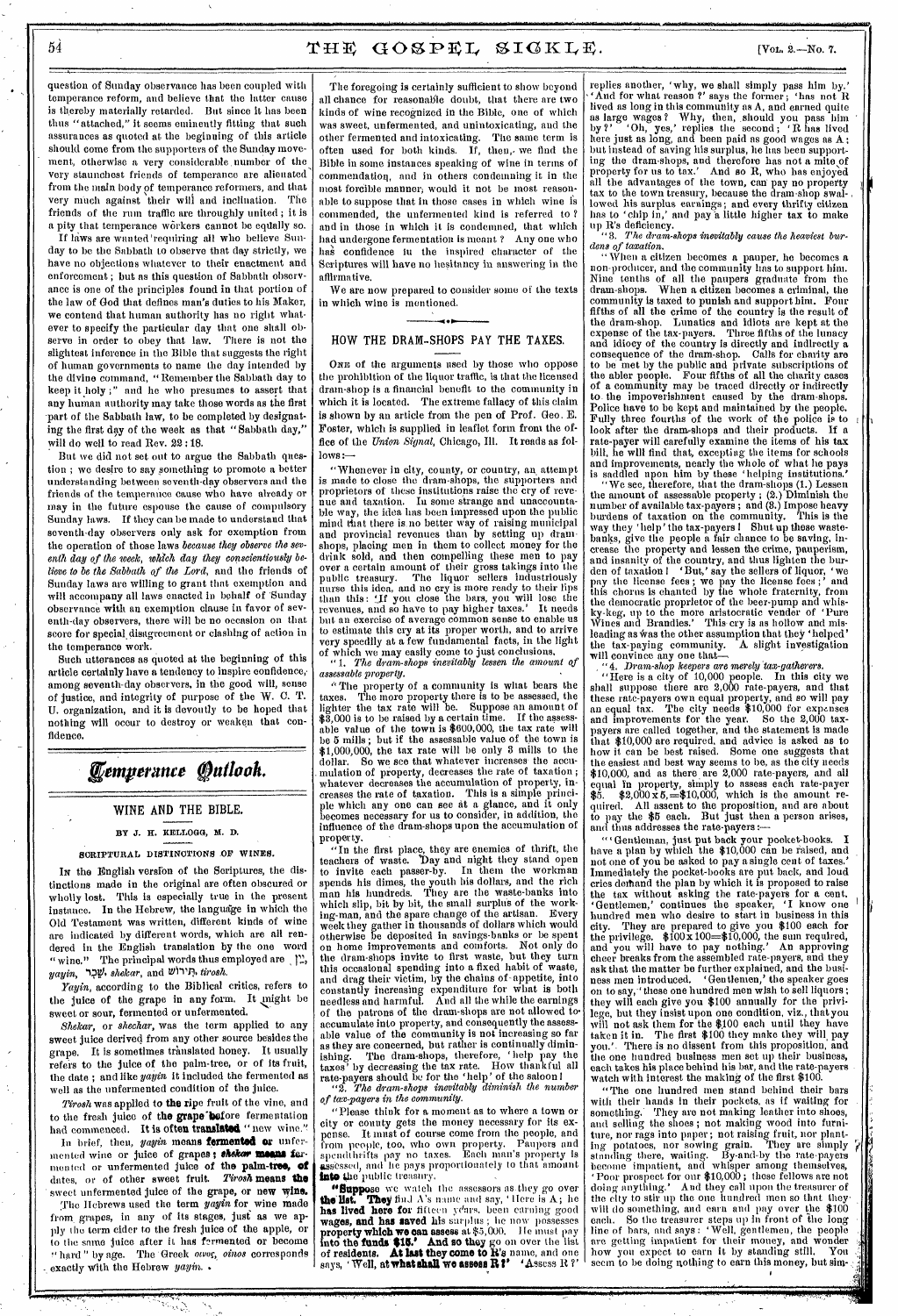## $A$ PRIL 1, 1887.]  $THE GOSPEL SIGKLE.$

ply stand here in expectant mood, with your hands in your pockets. What are you waiting for ?' " What are we waiting for ?' they reply, 'Why, what should we be waiting for? You surely don't expect us to coin money. Waiting for ? We're wait-<br>ing until your 2,000 rate-payers come up to our bars and pass over ten cent pieces sufficient to make up \$100 for each of us. When you do this, you'll get your \$10,000 for your treasury, and not before, You can each of you drink something when you pay over, in order to make believe you are getting value for ' your money. Come, hurry up.'

"So the treasurer reports. The rate-payers make a wry face, and say they supposed the \$10,000 was to be paid by the one hundred business men, and not by themselves. But they ' eat the leek,' and step up to the bars and pass over money enough to make \$100 for each of the one hundred men. The one hundred business men then gather up the \$100 out of each till, business men then gather up the \$100 out of each till,<br>and hand it back to the treasurer and say, 'Here is<br>your \$10,000. You see that as soon as von gave it to your \$10,000. You see that as soon as you gave it to us, we were in a position to pay it back to you.' And the two thousand rate-payers look at their pocketbooks, and shake their heads and dolefully declare, 'Why, after all, we've paid the \$10,000 ; these fellows simply collect it from us. That is all. Of course we drank a 'heap of whisky,' to make ourselves think we received something inexchange. But we should have<br>been far better off if we had drank none of it.'

"But events thicken. The one hundred men are still standing behind their bars in an attitude of expectancy. They are not making shoes, axe-handles, I 'or furniture ; not planting, sowing, or reaping. There they stand, with their hands still in their pockets, waiting. By-and-by some of the citizens approach them and say, ' Well, why are n't you at work ?' How do you propose to get your living if you do n't do any-thing ? What are you waiting for now ?" What are we waiting for ? You've brought us here, and we've paid you our fees ; now we are waiting for our living. Do you suppose we can exist on air ? that we and our families can live and clothe ourselves on noth-ing? Waiting for, indeed I We're waiting until the 2,000 rate-payers step up to our bars and pass dimes and dollars over them sufficient to keep ourselves and our families for this year. We've gathered your taxes

for you, now the tax-gatherers want their living.'<br>"There, is no help for it, and so the rate-payers" have to step up to the bars day after day, and pass over sufficient to keep the one hundred tax-gatherers and their families for the whole year. Of course they drink a 'heap of whisky,' to persuade themselves that they are getting some value for their money, but confess that they would be infinitely better off if they had drank none. How then stands the account?

"There were two methods by which the amount could have been raised. The first was by a direct tax. Each payer would have been called upon for \$5, and the 2,000 rate-payers would have payed only \$10,000. The second was to pay the tax indirectly, through the medium of the dram sellers as tax-gatherers. These collected \$10,000 from the tax-payers, and then gave it back to the city treasurer. They then collected from the rate-payers their living and profits for the year, an average of fully \$2,500 for each dram seller a total of \$250,000. Upon this they lived, kept their families, and laid up their profits. The amount gathered by them from the rate-payers was \$260,000, and families, and laid up their profits. The amount gathered by them from the rate-payers was \$260,000, and this was all taken-fr nn the pockets of the people.

First method, direct payment :—-<br>The city pays \$5 for each rate-payer.....\$ 10,000 Second method, payment through dram sellers :—

The city pays  $$130$  for each rate-payer... 260,000 Total loss to the city directly........ $\sqrt{$250,000}$ 

"Surely the time will speedily come when the enlightened cominon sense of the country will abolish such a system of raising revenue, dismiss the taxgatherers to earn an honest living, and save our communities from the dreadful rapine and pillage of the rum traffic."

**4 1.•**  —With the progress of Christianity, the cause' of total abstinence makes progress all the world over. In September, the *Sunday-School Times* referred- to the prohibition law recently enacted in Ebon, one of the Marshall group of the Micronesian Islands. And now the Rev. Joel F. Whitney, a former missionary, gives a brief history of the movement, with his personal testimony to its efficacy. The first prohibitory law was passed in 1877 by the chiefs and people in as-sembly, and was their first attempt at law-making. Previous to the contact with foreigners the inhabitants of the islands were not addicted to drunkenness, not did they have any native intoxicant. When the traders came, the missionaries raised a war voice; , and, after the people'saw the evil effects of drink, one of the chiefs proposed that the traders be banished. , "Let their government attack us ; let them blow our island out of the water if they will. It would be bet- : Yer for us than to be killed by their rum." After full - discussion, however, it was decided to enact a law, which was quite similar to the one recently passed. All accounts from Ebon since 1879, says Mr. Whitney, , bear testimony to the good effects of the law. "Those who are but a generation removed from barbarism and heathenism can and do enforce a prohibitory law which was pronounced by a prominent German as be-<br>yond any other law in the world. The natives say it, is the only law they need. It is also their only writ-',ten law."--S. S. *Times.* 

*t .,* 

# *Nola from Me field.*

"The field Is the world."

igr Brief mention of work done and results accomplished by Seventh-day Adventists, in different parts of the field, according to reports received since our last issue:

ALABAMA.—Mission opened at Birmingham by S. S. Smith and C. W. Olds,

SOUTH AMERICA.—G. G. Rupert reports progress in opening the mission at Georgetown.

/ ILLINOIS.—L. Johnson is holding successful meet-ings among the Scandinavians at Chicago. -

ih herst.. NEW HAMPSHIRE.—J. B. Goodrich reports sev- $_{\rm real}^{\rm 2}$  conversions as a result of meetings held at Am-

MARYLAND.—Four persons embrace the faith at Broad Run, making a company of eight believers<br>there.

DELAWARE.—Victor Thompson is engaged In holding a series of meetings at Frederica, with encouraging prospects.

NEW YORK .- New church is being erected at WHEW YORK.—NEW Church is being erected at Ba-<br>
watertown; encouraging meetings reported at Ba-<br>
tavia, Buffalo, Jeddo, and Ridgeway. o, Jeddo, and Ridgeway. atertown •

RHODE ISLAND,—An encouraging report received from the church at Greenwood, which has recently received several new members.

MAINE.—Elds. Goodrich and Liuscott hold meetings with the church at Hartland, the same being strengthened and encouraged thereby.

VERMONT.—Sixteen believers are reported as a esult of meetings held at Vergennes, Panton, and Ferrisburgh, with the interest increasing.

KANSAS.--A report of labors in Cherokee county, y Elds. Barton and Page, states that fourteen persons have recently signed the church covenant.

OHIO.—W. J: Stone reports meetings held at La Carne, where nine converts sign the church covenant; E. H. Gates reports interesting meetings at La range.

MISSOURL—The church at Utica received three new members at a recent meeting; twelve' believers ' reported at Rochester as one result of meetings held 'by C. M. Chaffee.

ITALY.—D. T. Bourdeau reports successful labors t St. Germain, Villar Pellice, and Angrogne, at each of which places several additions were made to the number of believers.

DAKOTA.--Meetings held at Mitchell result in six converts; also the same number reported at Huron; the work at Millbank and Parker is reported to be in a prosperous condition.

NEW ZEALAND.—A. G. Daniells sends an inter- .sting report of tent meetings that he is holding at Auckland, where the people are giving much attention to the doctrines preached.

WISCONSIN.—Eld. Sanborn reports an encouraging series of meetings at Little Prairie; W. S. Hyatt reports meetings held with the churches at Mt. Sterling, Kickapoo, Sand Prairie, Debello, and Sextonville.

/ IOWA.—Special meetings held with the churches /at Lisbon, Olin, Marion, Winthrop, and Independence result to the encouragement of the members and the awakening of renewed interest ; a company of thirteen believers raised up at Rome as a result of a series of meetings.

MINNESOTA.—The membership of the church at Good Thunder is now upwards of one hundred ; special meetings were held with the churches at Hutchinson, Medford, and Wells. C. M. Chaffee and Byron Tripp report meetings held at Amor, Wadena, Verndale, and Stowe Prairie, at all of which places an interest is awakened, and the believers encouraged.

MICHIGAN.—The number .of believers at Carlton enter has been increased to twenty-five by a series of meetings recently held by Elds: Wales and Moore; the church at St. Charles has been much revived of late by meetings held by Elds. M. B. Miller and A. 0. Burrill. Special course of training for ministers; colporters, and canvassers is being given at the college at Battle Creek, which is largely attended ; a series of revival meetings are in progress with the Battle Creek church.

# *<i>Che Cheological World.*

....Rev. Henry Ward Beecher died at his home in Brooklyn, March 8, aged seventy-four years. Apo-plexy was the cause of his death.

. The Society for the Promotion of Christian Knowledge intends to send out clergymen to the colonies in charge of companies of emigrants the coming year.

....From a conciliatory telegram sent by the pope to Father McGlynn, the deposed Catholic priest of New York, it-is thought that he is to be restored to the control of his parish.

....The oppressed Jews the world over are looking toward Spain as a land of refuge. In that sunny clime their race has numerous and wealthy representatives, who extend to their forlorn brethren the beck= oning hand.

..The Lutherans are making arrangements to introduce into this country an order of deaconesses similar to that in the Catholic Church, and Mr. John D-Lanekemad of Philadelphia has given \$1,000,000 for the establishment of a German hospital in that city in which these deaconesses shall be 'employed, and for the equipment of a school for the education of those accepted and consecrated to this work.

....Christianity is making rapid headway in Japan. A recent number of the *Japan Mail* reports a remark-<br>able series of preaching services in Tokio, in the largest theater of the city. The audiences were estimated Irom 4,500, to 6,000, and the preaching was mostly by Japanese pastors. The people listened for hours each day while the gospel was preached to them.

....Madagascar has long been a fagorite field of mis-<br>sionary labor with the Society of Friends. In connection with the mission, they some time since founded<br>a medical academy. At a recent meeting, when there were present five hundred natives and Europeans, Dr. Fox presented eight diplomas to as many successful students. Among the distinguished persons present were the Prime Minister and the French Resident.

. The Religious Tract Society of London, Eugland, has recently received copies of the Japanese Pilgrim's Progress, produced at the cost of the Society in the Japanese language. The illustrations were made by a native artist, and are of remarkable interest, as showing how well he has caught the spirit of the various characters and scenes in the allegory. The Japanese , makes the eighty-first language into which it is known that Bunyan's immortal work has been translated.

"The Latter House of Israel," a strange community who number not more than one hundred, are building the largest church in Great Britain, at Chatham, neat London, and which will accomodate more people than St. Paul's Cathedral or Mr. Spurgeon's Tabernacle. They claim that they will be the 144,000 mentioned in Revelation. When their church is completed, ships are to be built to bring in the remnant from all parts of the earth.

,....One of the strangest peoples with whom the missionary has to do, are the Folashas, of Ethiopia which number about 2(19,000. They hold as their holy writ-ing the Old Testament in an Ethiopic version, and rigidly adhere to the Mosaic ceremonies and laws. They are the children of Hebrew immigrants, who at the time of the great dispersion settled in Abyssinia, and married wives of that nation—something not strange, as the-Ethiopians are Semitic in nationality and language.

,The Rev. George W. Bowne, a minister of the Episcopal Church in Pennsylvania, a few weeks since withdrew from the ministry of that church, with a view to enter the Roman Church and priesthood. But a few weeks sufficed to convince him that he had made a mistake, and he has applied for re-admission to Episcopal orders. As, however, he had been regularly deposed, he must remain a layman for one year before he can be restored.

....Mr. W. S. Caine, of the British Parliament, lately returned from a visit to the East, being interviewed by the *Pall Mall Gazette,* said : " When we went to Egypt, we were going to establish the civil, moral, and Christian influence of our country on the banks of the Nile. What we have done, has been to establish an enormous number of grog-shops and brothels. That is the most conspicuous sign of our civilizing mission in the land of the Pharaohs."

..We published last May, says the *illustrated Chris-* $\it{tian \; Weekly},$  the particulars of the self-exile of a band of Moravian Christians who left the province of Volhynia in Russia; where they were persecuted and prevented from worshiping God according to the dictates of their conscience, to find a home in South America where they might enjoy religious liberty. These "New Pilgrim Fathers," as they were aptly called, sailed from England and arrived at Joinville, a town in the province of Santa Catharine, in Southern Brazil, on June 29, where they occupied buildings provided for them by the Government. They finally selected a tract of about 2,500 acres to reclaim from the great forests, and have called it "Bruderthal," or Brethren's Valley.